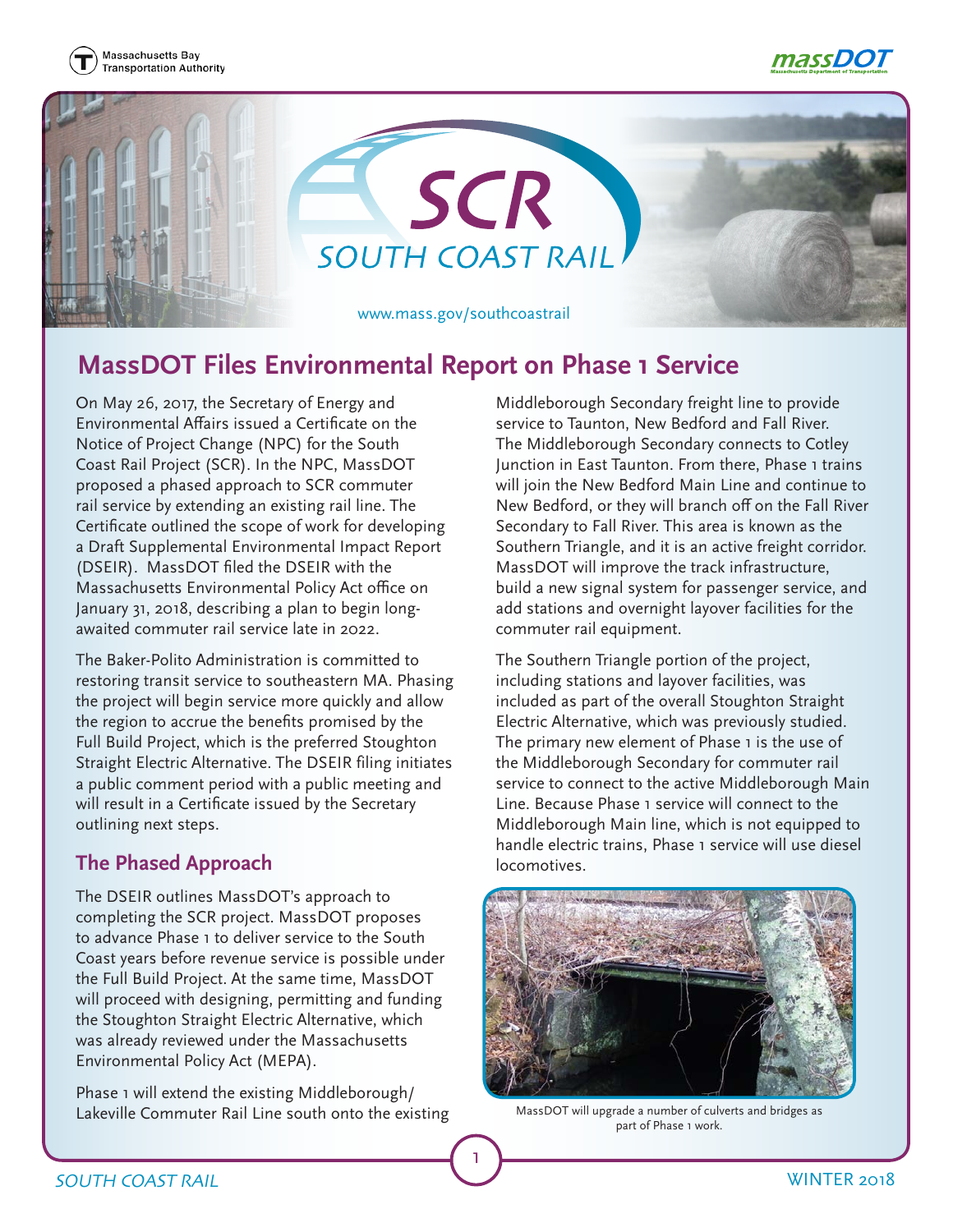The DSEIR analyzes the Phase 1 elements of South Coast Rail that were not previously examined and any related impacts and mitigation. These areas include:

- Improvements to tracks on the Middleborough Secondary to bring them to commuter rail standards
- A new station at Pilgrim Junction in Middleborough
- A new station in East Taunton south of Cotley Junction
- Modifications to stations previously proposed in Freetown and Fall River (due to land use changes)

The map on page 3 depicts the SCR phasing plan, showing both Phase 1 and the Full Build (the Stoughton Straight Electric Alternative), and the proposed stations.

#### **The DSEIR Recommendations**

The DSEIR analyzes the route alternatives, service options, and station locations that MassDOT is proposing for Phase 1. Phase 1 service through Middleborough takes advantage of existing commuter rail service and active freight lines. MassDOT considered three potential Middleborough options to deliver Phase 1 commuter rail service between Boston and Fall River/New Bedford. MassDOT chose the alternative that offers a one-seat ride from the South Coast, has the least environmental impact (and would not require a wetlands variance to construct), offers travel-time savings over driving, meets the goal to provide service as soon as possible, and supports a potential future Cape Cod service connection. The preferred alternative can be constructed without disrupting the existing transportation system, and will provide both short-term and long-term benefits for MBTA operations.

The MBTA will operate three morning peak trains and three evening peak trains to both New Bedford and Fall River, with Taunton and Middleborough seeing up to six morning and six evening peak trains (because all of the service would pass through those communities). There would be a total of 13 trips

#### **Key Definitions**

"**Full Build Project**" is the Stoughton Straight Electric Alternative designated as the preferred alternative in the Final Environmental Impact Statement/Report (FEIS/FEIR).

"**Phase 1 Project**" refers to the infrastructure, service and stations for the Southern Triangle and the Middleborough Secondary.

**MassDOT's State of Good Repair Program (SOGR)** is not part of SCR Phase 1. SOGR projects are primarily intended to maintain the existing freight service infrastructure.

each way - 26 trains total - for weekday service. During off-peak periods, three trains would operate on a 3-3 ½ hour frequency. To assure seating for current and future passengers, the MBTA will purchase new bi-level coaches and add cars to train sets to increase seating capacity based on projected ridership.

In addition, this option includes:

- **•** All of the Southern Triangle stations previously evaluated in the Final Environmental Impact Statement/Report (FEIS/R), with the exception of Battleship Cove, which would be included in the Full Build.
- **•** Relocating the Taunton Depot Station south of Cotley Junction for Phase 1 service, renamed as East Taunton Station; a central Taunton station will be included in the Full Build.
- **•** A new, relocated station in Middleborough, at Pilgrim Junction, which currently serves as an MBTA layover site.
- **•** Building two new layover facilities in New Bedford (Wamsutta Layover) and Fall River (Weaver's Cove).
- **•** Providing a shuttle bus between the existing transit-oriented development at the Middleborough/Lakeville Station and the new Pilgrim Junction station to ensure that riders who currently walk to the station can take a shuttle to the new Pilgrim Station.

(Continued on p. 4)

# **In Phase 1, MassDOT will construct 56% of the track miles required for the Full Build.**

2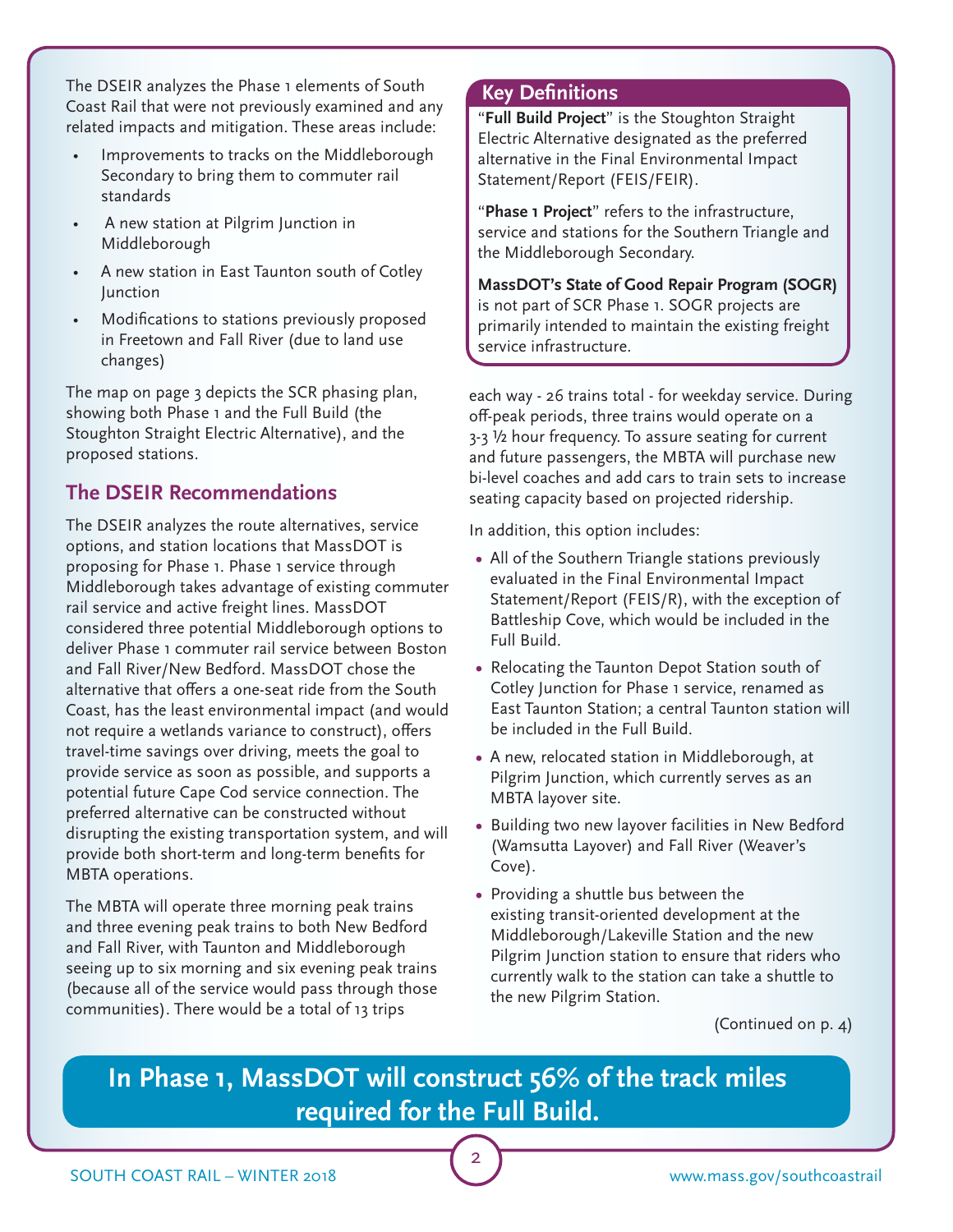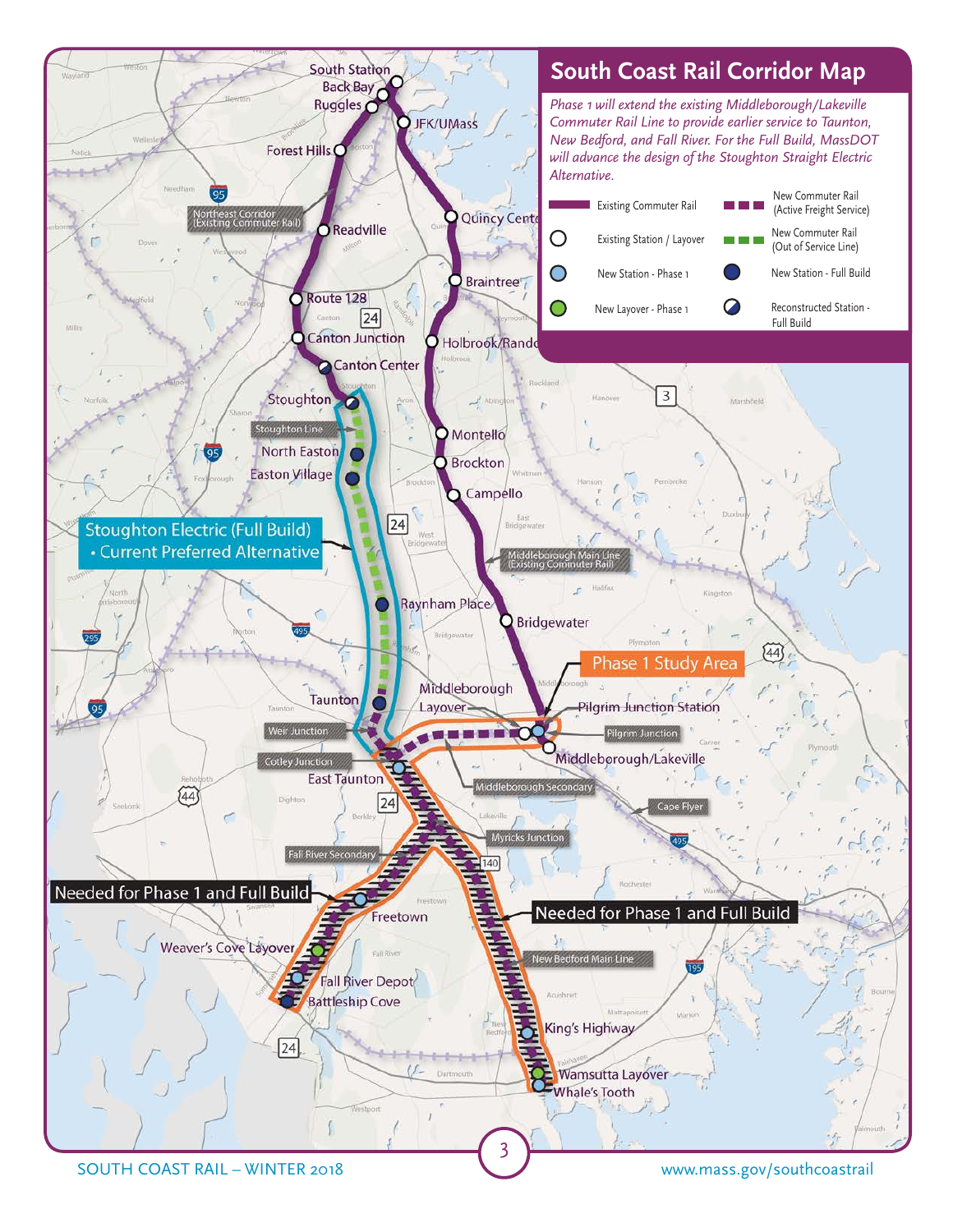| <b>PHASE 1</b>     | <b>AVERAGE</b><br><b>BY AUTO</b> | <b>TIME</b><br><b>SAVINGS</b> |
|--------------------|----------------------------------|-------------------------------|
| 1:11               | 1:45                             | :34                           |
| 1:31               | 2:00                             | :29                           |
| 1:31               | 2:05                             | :34                           |
|                    |                                  | <b>TIME</b>                   |
| PHASE <sub>1</sub> | <b>AVERAGE</b><br><b>BY AUTO</b> | <b>SAVINGS</b>                |
| 1:12               | 1:40                             | :28                           |
| 1:33               | 1:55                             | :22                           |
| 1:31               | 2:00                             | :29                           |
|                    |                                  |                               |

Phase 1 service will offer travel-time savings for passengers who typically travel by car or bus. The above figure shows estimated travel time from Taunton, Fall River and New Bedford for the morning and evening rush hour commutes. Average auto travel time can swing by a full hour depending on conditions, accidents and other factors (it can take 1½ hours from Fall River to Boston on some days, and 2½ on others). Rail service will save riders, on average, about an hour a day.

Phase 1 daily, one-way trips are estimated at 3,220, with 837,200 trips per year. **Before the Full Build is completed, the MBTA will have provided 7 million trips over 8 years with Phase 1 service.** Ridership will grow to 7,920 daily trips with the Full Build for a total of 2,059,200 per year. Taking these riders off the highway will provide significant vehicle miles traveled (VMT) reductions and traffic congestion benefits.

The total program capital cost of Phase 1, with escalation, is anticipated to be approximately \$935 million, and will be refined as the design advances. The Full Build capital cost is estimated to be \$3.2 billion, inclusive of Phase 1 costs. About 85 percent (or more than \$800 million) of the cost of Phase 1 is for the Southern Triangle, which is in both Phase 1 and the Full Build. Because annual escalation cost for construction is 3.5 percent, building the Southern Triangle now will provide savings of \$153 million. These savings help offset the cost of improvements to the Middleborough Secondary required for Phase 1 service.

When the Full Build is complete, the Phase 1 investments will have continuing value. The Southern Triangle upgrades will support the Stoughton Straight

4

Electric Alternative, and the upgraded tracks along the Middleborough Secondary will be used to carry freight and can serve as a backup rail alternative.

## **Navigating the DSEIR**

The DSEIR was months in preparation. It focuses on the environmental impacts of upgrading the Middleborough Secondary and constructing new stations. The DSEIR addresses changes in station locations or impacts, the use of diesel locomotives for Phase 1, construction within the Middleborough Secondary and construction and operational impacts. These issues were not addressed in the Final Environmental Impact Report/Statement (FEIR/S).

The DSEIR looks at factors such as ridership, cost and smart growth planning. MassDOT addresses environmental justice, climate change, air quality, wetlands and water quality, rare species, noise and vibration, traffic, and cultural resources. The DSEIR examines secondary growth and cumulative impacts. In addition, the DSEIR lists required land acquisition for stations, driveways and other related uses (that are unique to Phase 1 and were not previously studied). The document includes a chapter on mitigation measures for Phase 1, identifies the responsible parties and includes a schedule for implementation. It also provides a copy of each comment letter submitted on the NPC and responses to the comments.

> Phase 1 will save the same number of miles as a car whizzing around the earth 2.67 times per weekday - that's almost 700 times a year!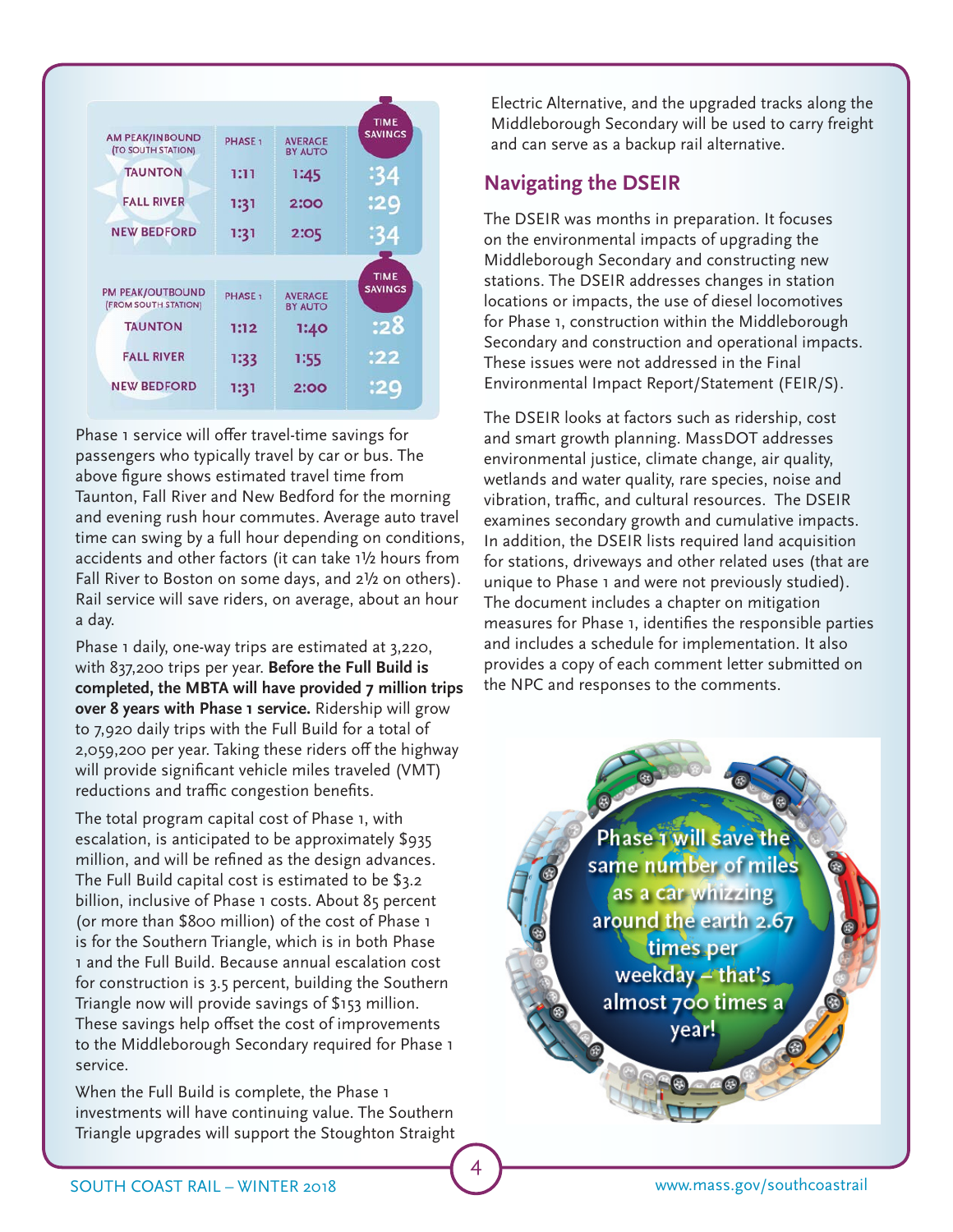|                  | The MBTA will provide riders with<br>7 million trips over 8 years with Phase 1<br>service before the Full Build is completed. |                   |  |  |
|------------------|-------------------------------------------------------------------------------------------------------------------------------|-------------------|--|--|
| <b>RIDERSHIP</b> | <b>PHASE1</b>                                                                                                                 | <b>FULL BUILD</b> |  |  |
| <b>DAILY</b>     | 3,220<br>trips                                                                                                                | 7,920 trips       |  |  |
| <b>ANNUAL</b>    | 837,200 trips                                                                                                                 | 2,059,200 trips   |  |  |

### **Design Steps**

MassDOT's consultant team, led by VHB and HNTB, has already surveyed the Phase 1 right-of-way, taken geotechnical borings to identify soil composition, and identified wetland boundaries, and has completed the preliminary track design to ensure the Middleborough Secondary will meet passenger rail standards. Work on the Middleborough Secondary will require upgrading the track from Pilgrim Junction to Cotley Junction, installing new signal and communications systems and positive train control (PTC),\* and upgrading five grade crossings.

Over the last two years, MassDOT and the MBTA have been advancing design of the Southern Triangle. The design of the track infrastructure, stations and layover facilities for the Southern Triangle is currently at the 30% design stage. The team is continuing to refine the design to reduce impacts to wetlands and other sensitive resources and has started the process of obtaining wetland permits. The MBTA has begun discussions with property owners where property purchases are required.



#### **Community and Agency Involvement**

MassDOT has briefed elected officials and planners on the Phase 1 plan. The team is working with local Conservation Commissions in southeastern Massachusetts to file Notices of Intent under the Massachusetts Wetlands Protection Act for Phase 1. The Conservation Commission reviews involve public hearings. MassDOT has also re-engaged the Interagency Coordinating Group (ICG), which includes state and federal regulators with a role in permitting the project. MassDOT will be working with representatives from every community as design and construction advance to share specific information, gather comments and answer questions.

### **Next Steps**

MassDOT will host a public meeting during the public comment period on the DSEIR. Watch for an email announcement and check the project website for additional information.

After the comment period closes on **March 23**, the Secretary of Energy and Environmental Affairs will issue a Certificate on the DSEIR's compliance with environmental regulations and laying out requirements for mitigation. MassDOT will then prepare a Final Supplemental Environmental Impact Report and Section 61 Findings.\*\* After the MEPA process is completed, the project will proceed to final design, permitting, and ultimately construction. Meanwhile, MassDOT will coordinate with the U.S. Army Corps of Engineers on updating the federal environmental process for Phase 1.

MassDOT and the MBTA will share project information on the website and through emails. There will be many opportunities for public input going forward. To learn more about the project, and to sign up for email updates, see the Contact Us box on page 6.

\**PTC is a federally-mandated safety control system that automatically reduces train speeds when needed and helps to avoid collisions.*

\**\*Massachusetts state law requires a permitting agency to make a finding (referred to as a Section 61 finding) describing an environmental impact, if any, and whether feasible measures are proposed to avoid or minimize impacts.*